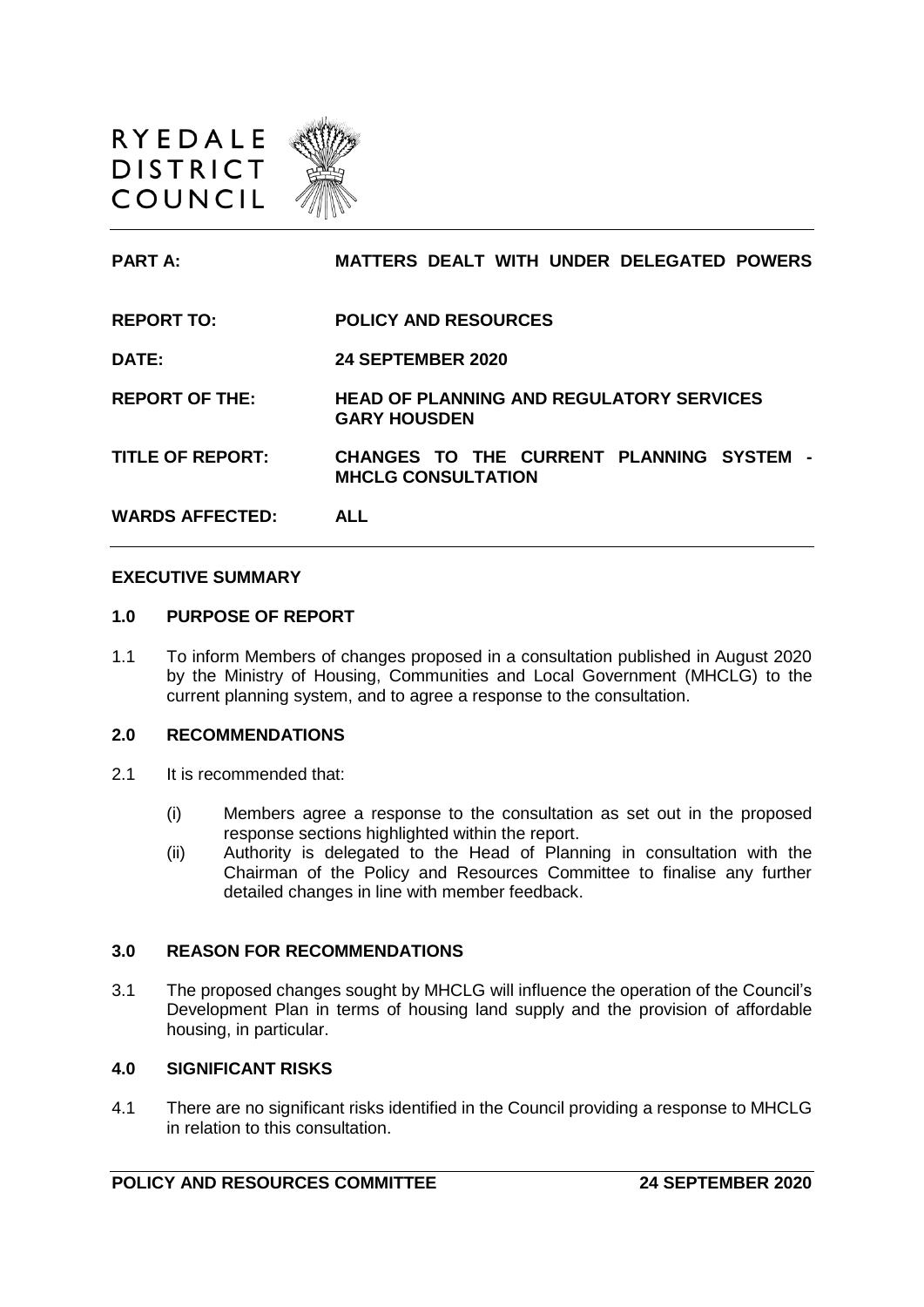# **5.0 POLICY CONTEXT AND CONSULTATION**

- 5.1 This is a national consultation by MHLCG. Responses are required by the 1 October 2020. This consultation has been issued at the same time the Planning White Paper – *Planning for the Future*, which is proposing fundamental reform of the planning system. It proposes interim changes or changes that could be incorporated into the reforms as outlined in the Planning White Paper. The changes proposed relate to:
	- Changes to the standard method for assessing local housing need;
	- Securing of "First Homes";
	- The temporary lifting of the site threshold at which affordable housing is required (up to 40-50 units);
	- Extending the current Permission in Principle to major development (of housing sites)
- 5.2 The proposed changes have implications for how local plan policies are applied. It also has direct implications for the delivery of Council Plan priorities, including the provision of more affordable homes.

# **6.0 REPORT**

## **Changes to the standard method for assessing local housing need**

- 6.1 The standard method/formula for the calculation of housing requirements was introduced in national policy in 2018, and updated in 2019. It does not establish the housing requirement, which is set out in a Development Plan, but it is the starting point in terms of the identification of minimum housing requirements and housing land supply requirements.
- 6.2 The standard method was introduced to help streamline the plan making process and to reduce the amount of variance in approach to calculating housing and housing land supply requirements. It was also introduced to reduce the number of challenges by stakeholders during the Examination of Development Plans, by judicial review, or in planning appeals.
- 6.3 The overarching context of the proposed change to the standard method for calculating housing need, is the need to boost the supply of new homes to meet the Government's target of 300,000 new homes across England. It also intends to ensure that where housing affordability has worsened, housing requirements will be factorised to reflect this. The approach is based on the premise that increasing the number of homes built will improve affordability.
- 6.4 The process for calculating the supply is set out in national planning practice guidance. The revisions are proposed to:
	- Use more up to date data in a more agile way;
	- Deliver more homes in high demand and emerging demand areas:
	- Reduce the amount of volatility in the approach by taking figures over a 10 year period; and
	- Be consistent with the Government's ambition to deliver 300,000 new homes a year.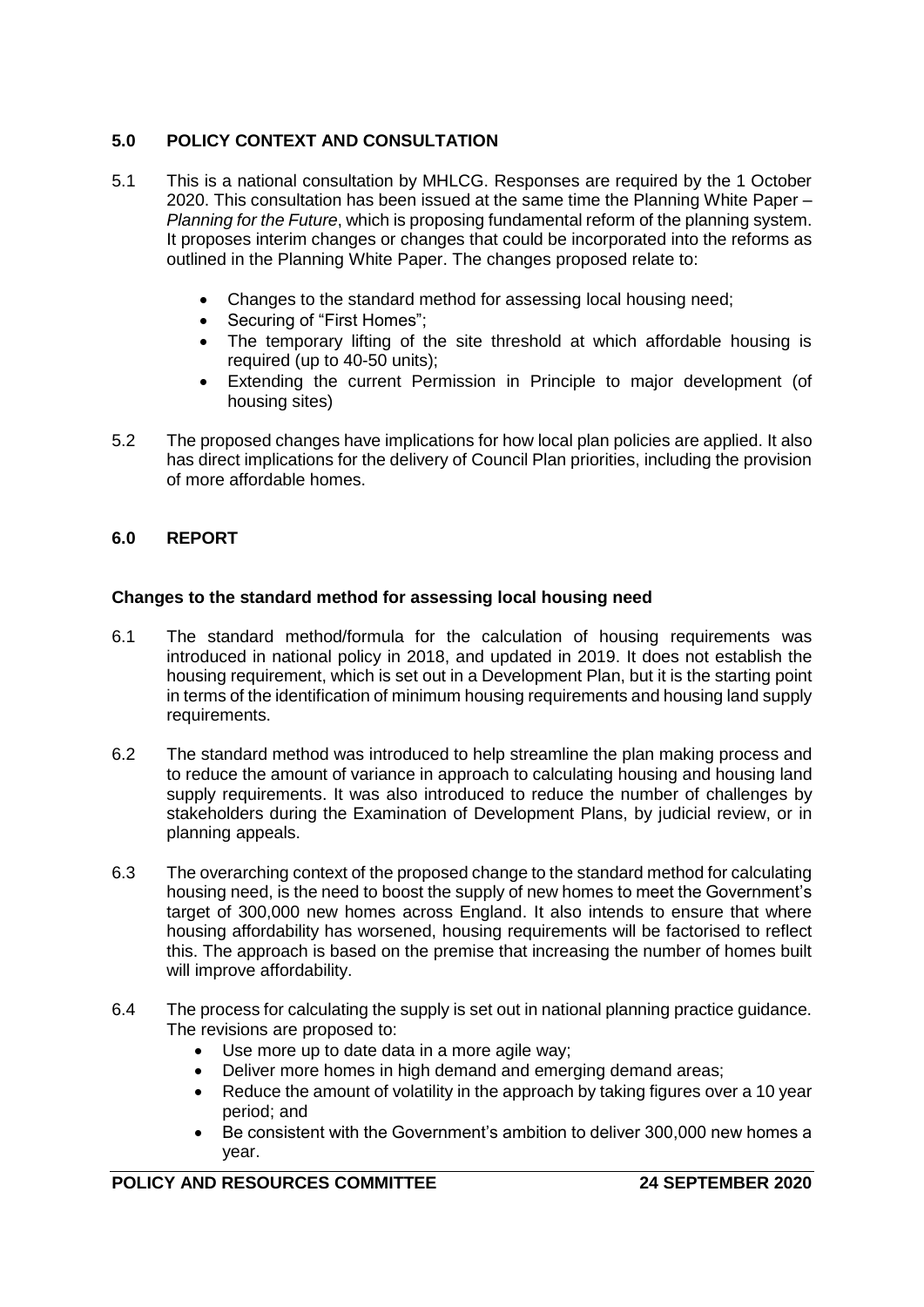- 6.5 As a starting point, the proposal seeks to use both a 10 year average of projected household growth, assessed against 0.5% of housing stock (most recent data). Whichever is the higher figure would be used as the baseline.
- 6.6 The proposals include an affordability adjustment factor which takes into account whether an area has become more or less affordable over the 10 year period. The factor adjusts upwards the housing need figure in cases where affordability has worsened and vice versa.
- 6.6 The proposals also involve removing the current cap which artificially supresses the level of housing identified. This is a contentious element, and is not discussed any more within the consultation.
- 6.7 Using the proposed revised formula, Ryedale's annual housing requirement would increase substantially to between 350-360 homes per year. This increased housing need figure is getting close to twice the requirement established in the Development Plan. It is a level of housing development that goes beyond the planned provision of the Development Plan, and the land supply flexibility which is built into that plan. The ability of Ryedale to demonstrate a five-year deliverable supply of housing land against the figures generated under the proposed method is unlikely to be sustained for long. The release of unallocated land may be required in advance of the review of the Development Plan.
- 6.8 The data used in the calculation stems from local housing completion information and Office for National Statistics (ONS) datasets. The housing need figure is derived for the district as whole, and is not subject to any form of local check by constraints. This is a concern for a District such as Ryedale. Large parts of the District are within nationally designated landscapes (National Park and AONB). Other Local Authorities may have, for example, serious flood risk implications; Green Belt; or areas of urban renewal- all of which can significantly influence the availability of land for housing, and place disproportionate pressure on those areas with less constraint. The ONS data also uses quite a narrow range of figures which are trend-based household projections. Where growth has occurred, the methodology perpetuates that pattern. In essence, the proposed approach currently lacks the ability to consider local circumstances and accordingly, is not based on any form of strategy based on the role of places.

### 6.9 **Consultation responses:**

*Q1: Do you agree that planning practice guidance should be amended to specify that the appropriate baseline for the standard method is whichever is the higher of the level of 0.5% of housing stock in each local authority area OR the latest household projections averaged over a 10-year period?* 

### **Response:**

**Welcome the ability to consider the implications of stock levels and household projections. Although requiring whichever is the higher may not reflect a local authority's aspirations in relation to existing stock. The standard methodology currently, and as proposed by this consultation does not take into account significant constraints. This is a deficiency. Over a third of this District is within a National Park and an Area of Outstanding Natural Beauty. The current level of housing stock reflects the geography of this district. The proposed approach also is based on a narrow period of delivery.**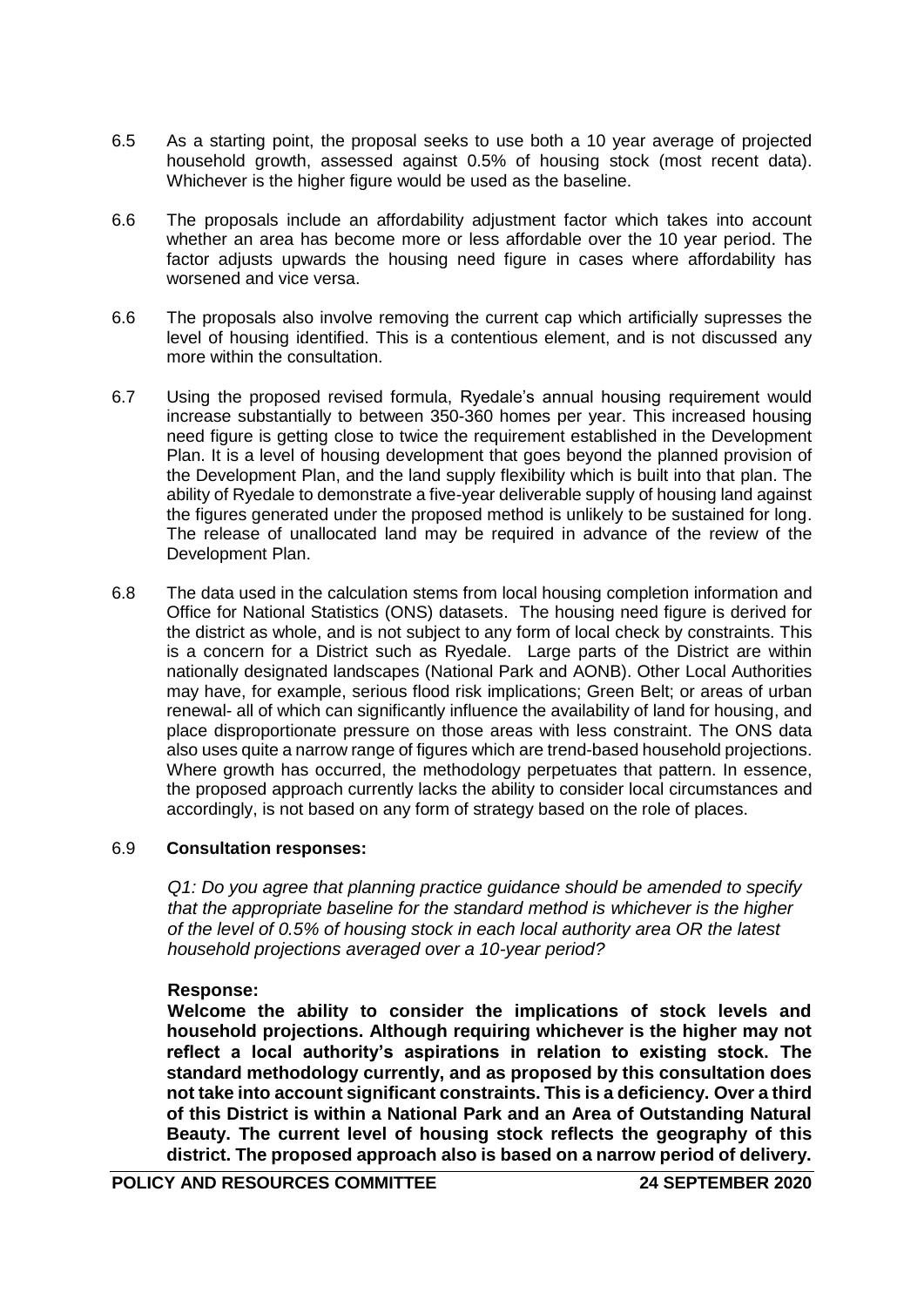**Those areas where housing delivery has been strong- such as this districtare experiencing this being reflected in their baseline stock figure. Which is then significantly higher than that which is calculated from the existing methodology. In this District, household projections are higher and would be used for the basis of the proposed calculation. However, the projections are a reflection of past trends which have seen in migration into Ryedale, in part due constraints in the delivery of new family housing in some adjacent areas. The methodology is therefore creating further pressure on these areas. The proposed approach currently lacks the ability to consider local circumstances.**

*Q2: In the stock element of the baseline, do you agree that 0.5% of existing stock for the standard method is appropriate? If not, please explain why.*

**Response: For some urban authorities with this may not be workable if they have a high rate of demolition, as part of any urban renewal projects. Whilst as a starting point this may be appropriate. The ability consider significant local constraints (such as national landscape designations, and high flood risk) is not factored into this figure.** 

*Q3: Do you agree that using the workplace-based median house price to median earnings ratio from the most recent year for which data is available to adjust the standard method's baseline is appropriate? If not, please explain why.* 

**Response: Yes, this will be appropriate in principle, but using an average over a sufficiently long period of time.** 

*Q4: Do you agree that incorporating an adjustment for the change of affordability over 10 years is a positive way to look at whether affordability has improved? If not, please explain why.* 

**Response: It is agreed that it is a more positive way to establish a mechanism to reflect higher housing need figure relative to affordability. Housing affordability is both absolute and relative, the latter being viewed as affordability is defined by a ratio of house price to income. In rural areas, affordability ratios are strongly influenced by relatively high house prices when compared to the average wage profile. This could result in a disproportionately higher housing need. But considering the change, rather than a fixed value- would assist in reflecting this. Notwithstanding this, the method is based on the premise that increases in housing numbers will improve affordability in an area, and it is considered that this premise is questionable and not evidenced.**

*Q5: Do you agree that affordability is given an appropriate weighting within the standard method? If not, please explain why.*

**Response: Without detailed knowledge of the working of the algorithm this question cannot be responded to with any degree of certainty. However, in applying the revised standard methodology using years where unaffordability decreased makes a small change to the figures, but it would fluctuate year on year. The figure resulting from the calculation will also** 

**POLICY AND RESOURCES COMMITTEE 24 SEPTEMBER 2020**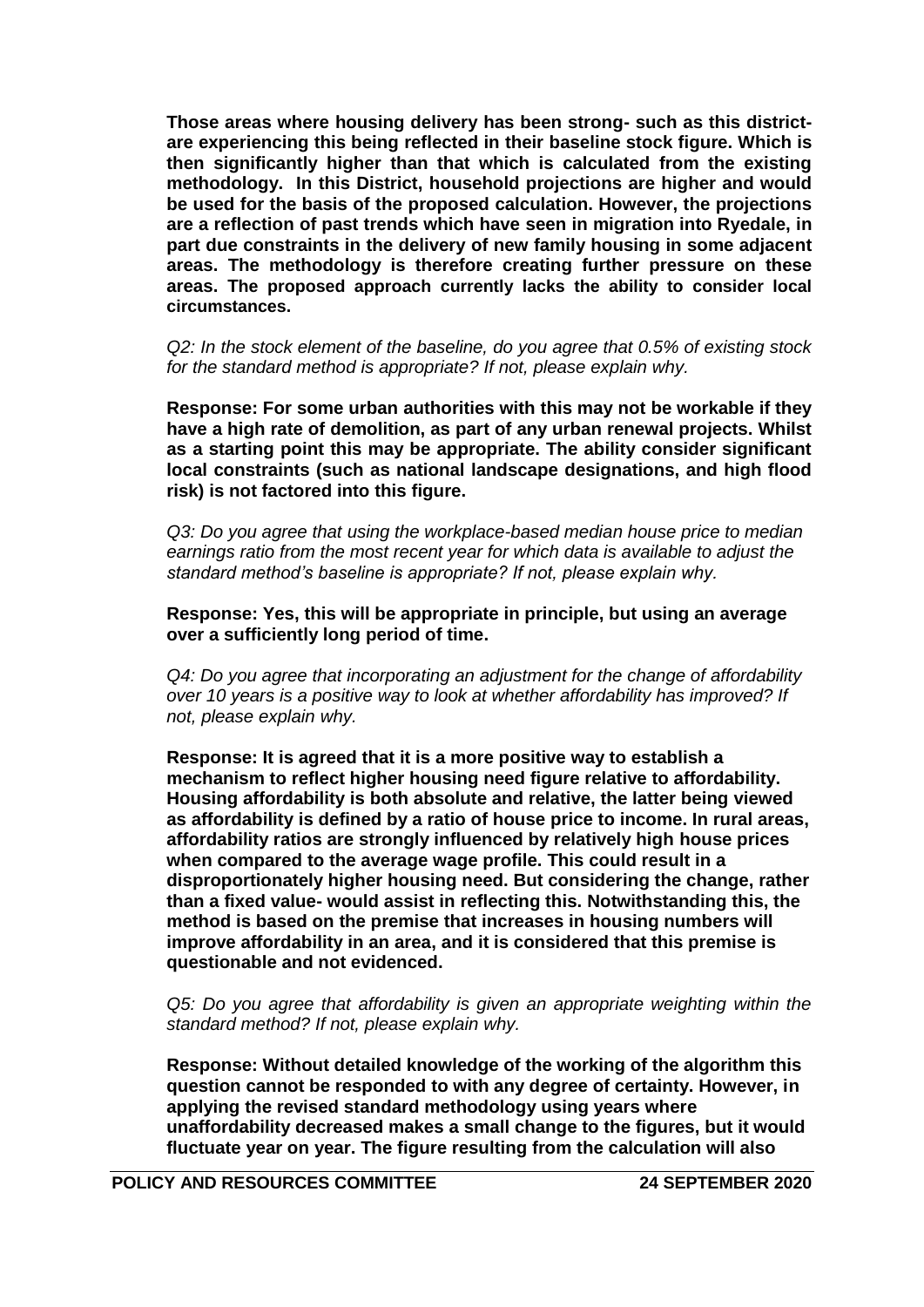**change and it is not clear whether this means that housing requirements will change annually - which would be unworkable. Notwithstanding this, the method is based on the premise that increases in housing numbers will improve affordability in an area, and it is considered that this premise is questionable and not evidenced.**

*Do you agree that authorities should be planning having regard to their revised standard method need figure, from the publication date of the revised guidance, with the exception of:* 

*Q6: Authorities which are already at the second stage of the strategic plan consultation process (Regulation 19), which should be given 6 months to submit their plan to the Planning Inspectorate for examination?* 

**Response: No. Where the methodology results in significant increases in planned housing requirements this would result in pressure for unplanned, sporadic development which would not be in the best interests of local communities. This has real potential to create resistance to growth and distrust in Government.**

*Q7: Authorities close to publishing their second stage consultation (Regulation 19), which should be given 3 months from the publication date of the revised guidance to publish their Regulation 19 plan, and a further 6 months to submit their plan to the Planning Inspectorate?* 

*If not, please explain why. Are there particular circumstances which need to be catered for?*

**Response: Authorities at this stage will be best-placed to respond to this particular question.** 

### **Securing of "First Homes"**

- 6.10 "First Homes" are a new initiative proposed by Government and were the subject of a consultation in early 2020. They are homes with a depressed mortgage and depositreduced by a minimum of 30%, or more, and are for those seeking to enter the property market from the locality. Local people will have priority to purchase these homes and they would be discounted for sale and this discount would be kept in perpetuity via a covenant. The Government now seeks to consult on the implementation of the initiative, with a minimum of 25% of all affordable housing contributions secured through planning permissions to be delivered as First Homes. This is irrespective of whether they are on-site/ off-site/ cash contribution. The policy would be applied through the implementation of an existing up-to-date affordable housing policy in a Development Plan. It would primarily focus on being an alternative to shared ownership.
- 6.11 There are current exemptions to affordable housing contributions being required for certain types of housing. These include schemes which:
	- a) provide solely for Build to Rent homes;

b) provide specialist accommodation for a group of people with specific needs (such as purpose-built accommodation for the elderly or students);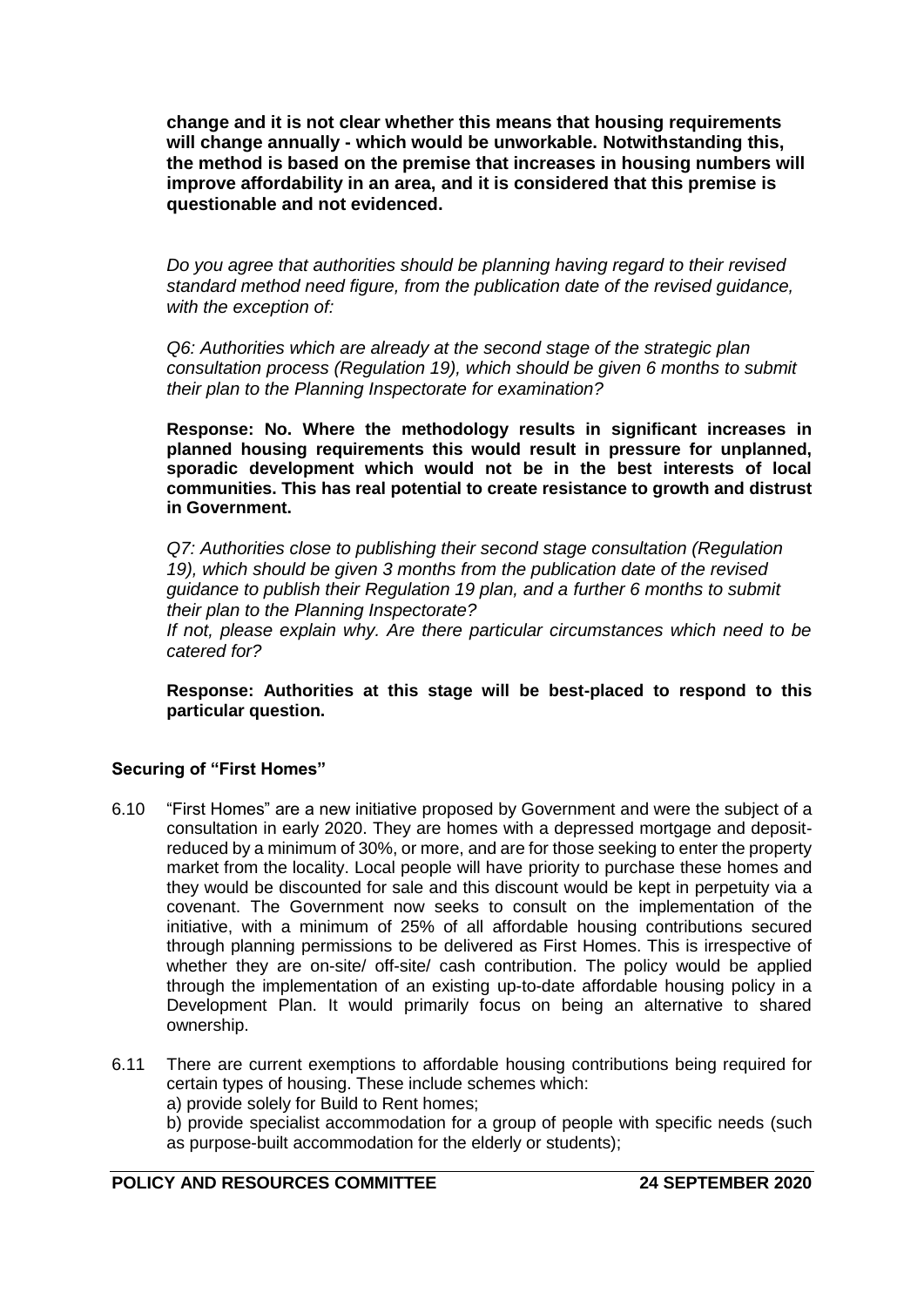c) are developed by people who wish to build or commission their own homes; or d) are exclusively for affordable housing for example, an entry-level exception site or a rural exception site.

The Government is consulting on whether these exemptions should be sustained, reduced, or expanded in relation to the First Homes.

- 6.12 Members may be familiar with the term 'Exception Site'. These are sites which come forward outside of the Local Plan to deliver affordable housing. There are two forms of exception site in current national policy. The more recent is known as 'Entry-Level 'sites which can be located on the edge of urban area, and are for the formation of housing for first time buyers/renters. They can be up to 1ha or 5% of the size of the existing settlement. Entry Level exception sites can also include other affordable tenures, and some limited market housing, if this is required to make the development viable. They are not supported in principle in areas such as National Parks, AONBs and Green Belt. The Government is proposing to introduce a First Homes exception site policy, which would deliver homes for local (this is not defined), first-time buyers. The policy would replace the existing Entry Level Exception Site policy. The site size threshold would be removed, but it would be expected to be '*proportionate to the size of the existing settlement'*.
- 6.13 The Government is not proposing to remove the other type of exception site, known as a rural exception site (i.e. in designated rural areas). Rural Exception Sites are a longstanding policy tool for affordable housing delivery in rural areas. They are not allocations, and come forward on an ad-hoc basis, because they are identified to meet (not exceed) a locally identified need.

### 6.14 **Consultation responses:**

*Q8: The Government is proposing policy compliant planning applications will deliver a minimum of 25% of onsite affordable housing as First Homes, and a minimum of 25% of offsite contributions towards First Homes where appropriate. Which do you think is the most appropriate option for the remaining 75% of affordable housing secured through developer contributions? Please provide reasons and / or evidence for your views (if possible):* 

*i) Prioritising the replacement of affordable home ownership tenures, and delivering rental tenures in the ratio set out in the local plan policy.* 

*ii) Negotiation between a local authority and developer.* 

*iii) Other (please specify)*

**Response: The remaining 75% should reflect the tenure requirements identified and recommended in a Strategic Housing Market Assessment, to ensure that the tenure profiles reflect identified local needs.**

*With regards to current exemptions from delivery of affordable home ownership products:*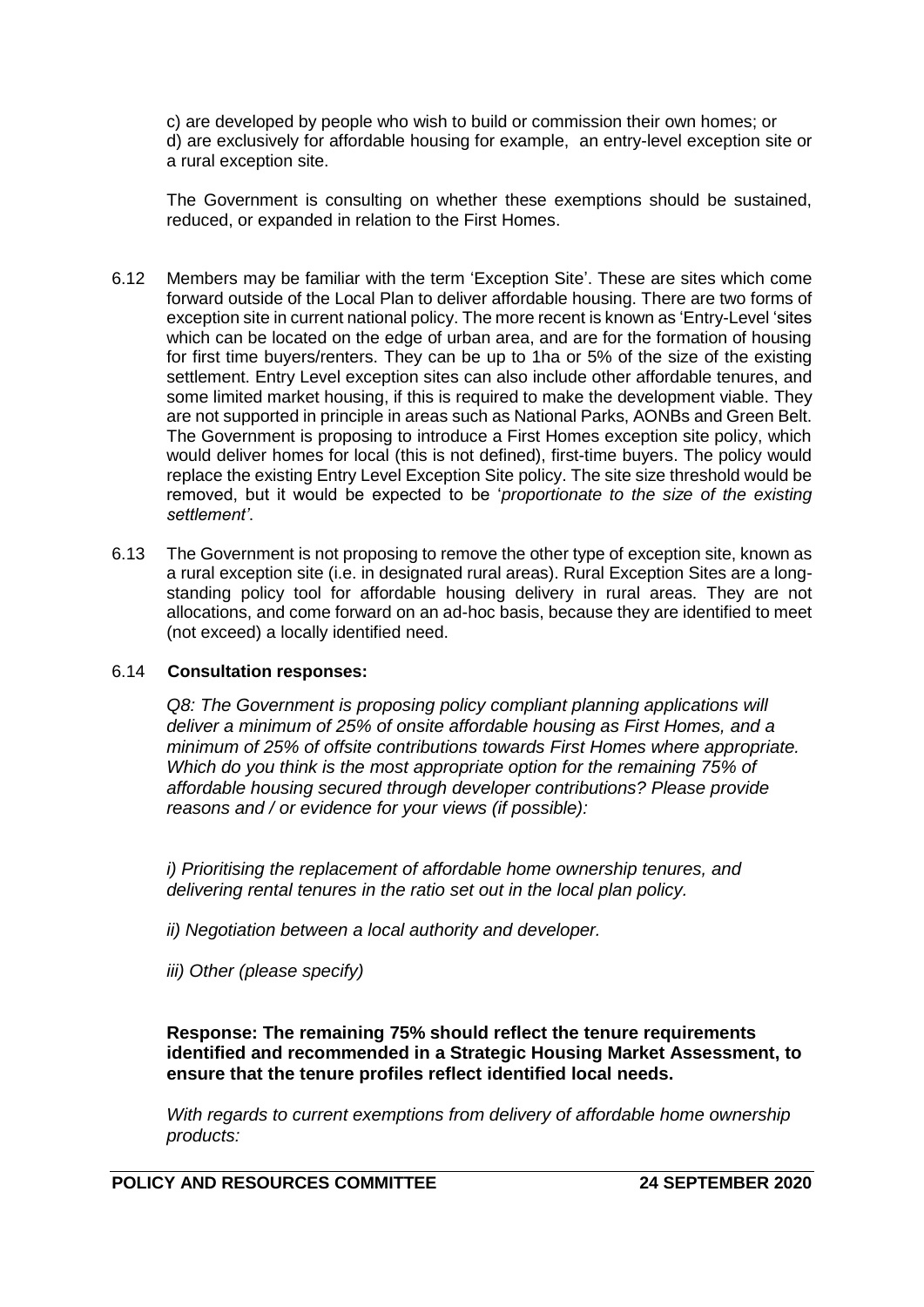*Q9: Should the existing exemptions from the requirement for affordable home ownership products (e.g. for build to rent) also apply to apply to this First Homes requirement?* 

**Response: In terms of the exemptions, in paragraph 64 of the NPPF it is considered that for the most part they should be retained.** 

*Q10: Are any existing exemptions not required? If not, please set out which exemptions and why.* 

**Response: Build for Rent could also be incorporated in to the First Homes Model, to assist those who choose to rent at that time in their lives, but to do so locally and at an affordable level.** 

*Q11: Are any other exemptions needed? If so, please provide reasons and /or evidence for your views.*

**Response: No further exemptions needed.** 

*Q12: Do you agree with the proposed approach to transitional arrangements set out above?*

**Response: No. Past experience would indicate that transitional arrangements are of little help, or relevance, at times of policy change.**

*Q13: Do you agree with the proposed approach to different levels of discount?*

**Response: The ability to derive a different discount is welcomed and provides a degree of flexibility.** 

*Q14: Do you agree with the approach of allowing a small proportion of market housing on First Homes exception sites, in order to ensure site viability?* 

**Response: Yes- for a number of years this approach has been implemented via the NPPF although it is not a mechanism that developers have sought to use to date. The approach should help to ensure that design standards as well as affordable homes are secured.**

*Q15: Do you agree with the removal of the site size threshold set out in the National Planning Policy Framework?* 

**Response: In principle yes, providing that there is an ability to consider the impact of the site on the character of a settlement, in terms of it being proportional to settlement size.**

*Q16: Do you agree that the First Homes exception sites policy should not apply in designated rural areas?*

**Response: Yes, and that a general discount for sale model would be preferred, with rent tenures has identified by the housing needs assessment.**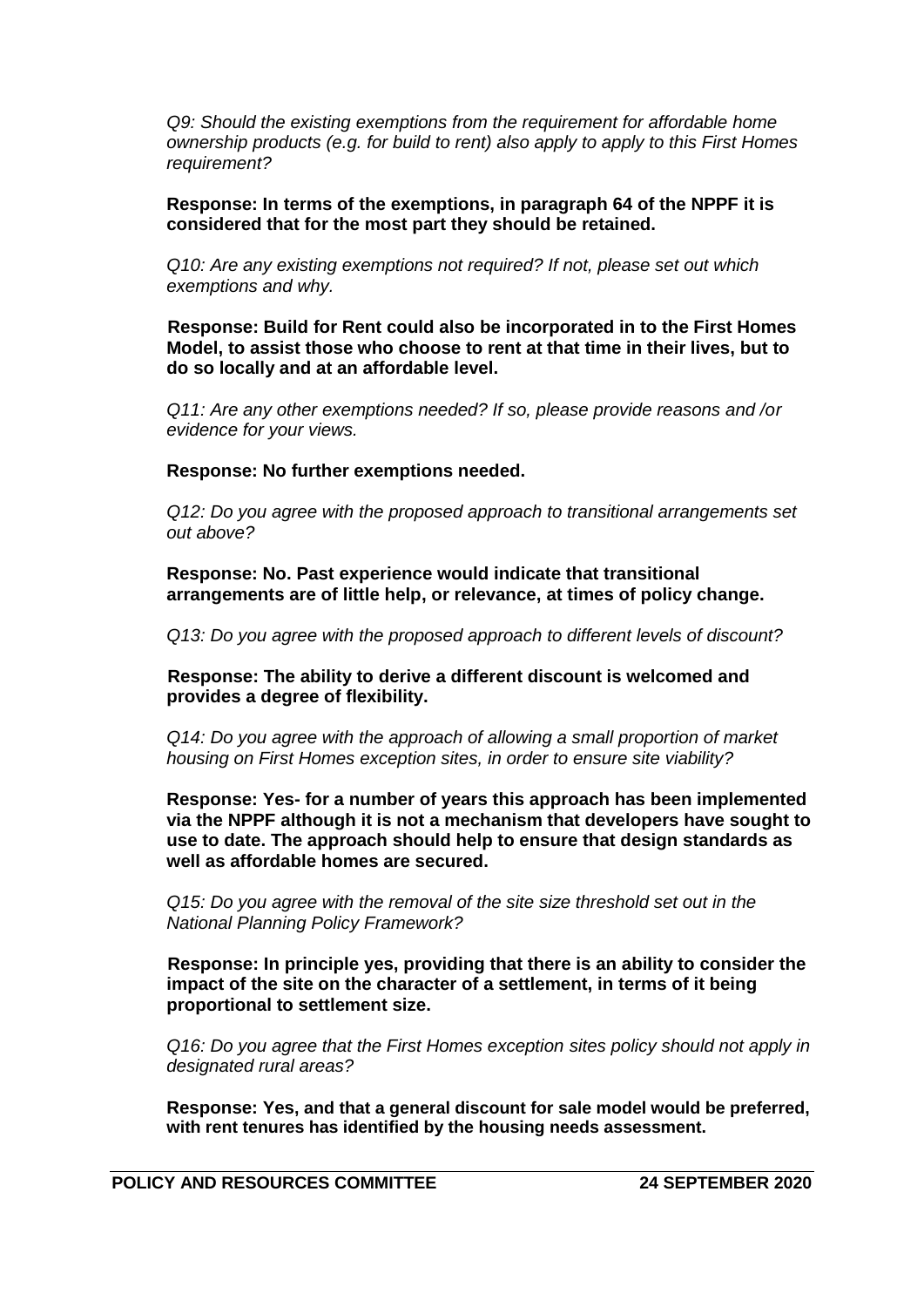## **The temporary lifting of the site threshold at which affordable housing is required**

- 6.15 Current national policy means that in parts of Ryedale (Malton, Norton and Pickering) contributions for affordable housing cannot be sought on schemes of less than 10 dwellings, or sites of less than 0.5ha. In other areas of Ryedale, financial contributions can be sought on schemes of 6-10 units.
- 6.16 The proposal seeks to ensure that affordable housing contributions (on-site or as a commuted sum) would not be sought on sites of less than 40, or less than 50, dwellings. This threshold, in terms of site area, will also proportionally increase. The proposal is sought as a support measure to small and medium-sized builders in light of both the legacy of the recession and in relation to Covid-19. It is proposed as temporary measure for a suggested18-month period. The proposal would then be subject to review, as the Government acknowledges in that it would have an impact on their objectives for the delivery of First Homes.
- 6.17 To avoid a situation where sites are incrementally delivered to avoid exceeding the threshold, the Government is proposing to introduce guidance to allow local authorities to still secure affordable housing contributions on these sites. However, it is not clear how this is to be achieved.
- 6.18 The Government has recognised that raising the threshold in designated rural areas would be very detrimental to the delivery of affordable housing and as such no changes are proposed. Areas outside of Malton, Norton Pickering are identified as Designated Rural areas, and the approach to securing affordable housing would remain the same. This is welcomed. Had this been changed, the implications for affordable housing delivery in Ryedale would be significant. Notwithstanding this, the increase in the site size threshold has the potential to reduce affordable housing delivery which would otherwise be secured through windfall sites in Malton, Norton and Pickering.

### 6. 19 **Consultation responses:**

*Q17: Do you agree with the proposed approach to raise the small sites threshold for a time-limited period?* 

**Response: No. There is no evidence that small and medium sized builders are experiencing a reduction in activity in Ryedale. Despite the COVID pandemic the District's property market appears buoyant. There is no evidence to suggest that a raising of the threshold is required specifically to support small and medium sized builders. It should also be noted that affordable housing on sites will often provide certainty in respect of sales, which reduces risk for smaller builders. Unfortunately, this does not appear to be reflected in Government thinking on this matter.**

*(see question 18 for comments on level of threshold) Q18: What is the appropriate level of small sites threshold? i) Up to 40 homes ii) Up to 50 homes*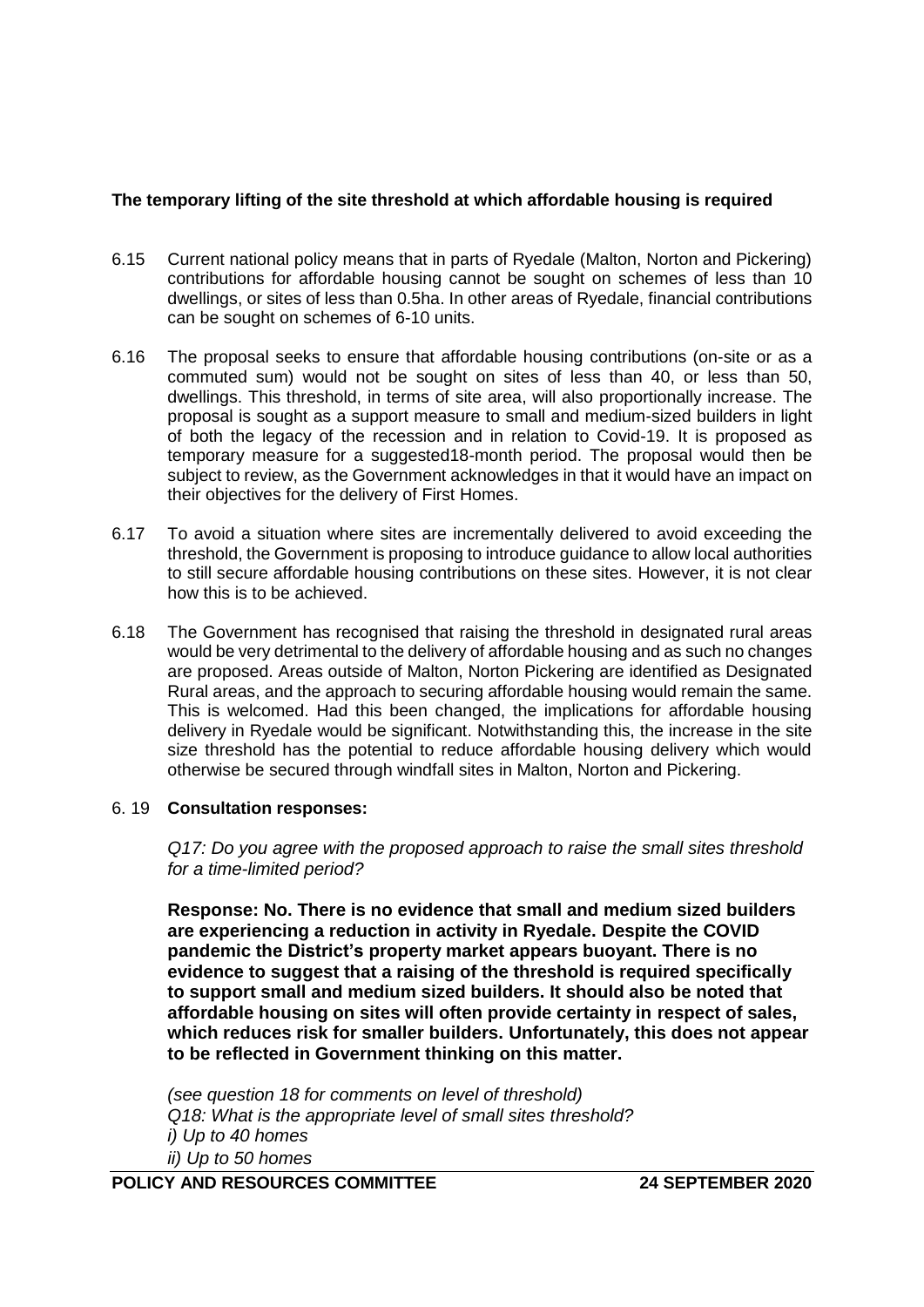*iii) Other (please specify)* 

**Response: The appropriate level is that which is considered to be viable in an adopted local plan viability assessment/evidence.**

*Q19: Do you agree with the proposed approach to the site size threshold?* 

**Response: No. For a rural district, allocations range in size for non designated rural areas (market towns) with some allocations not exceeding 40 units. It is considered that this threshold is such that a number of allocations or windfall sites would not deliver any affordable housing in our most sustainable locations. This is not an acceptable policy response in an area with acute affordable housing need.**

*Q20: Do you agree with linking the time-limited period to economic recovery and raising the threshold for an initial period of 18 months?* 

**Response: No. In this area there is no evidence of stagnation in the property market, or that the policy response is required to support the building industry.**

*Q21: Do you agree with the proposed approach to minimising threshold effects?*

**Response: No detail has been provided which would indicate how this could be effectively achieved.**

*Q22: Do you agree with the Government's proposed approach to setting thresholds in rural areas?*

**Response: No. Thresholds for the delivery of affordable housing should follow those established and evidence in Local Plans.**

*Q23: Are there any other ways in which the Government can support SME builders to deliver new homes during the economic recovery period?*

**Response: Fiscal incentives, such a tax relief on the construction of affordable homes delivered on a scheme, affordable units are currently exempt from CIL. Please see the responses on the extension of Permission in Principle.** 

### **Extending the current Permission in Principle to major development (of housing sites)**

- 6.20 Permission in Principle was introduced in 2017, and allows Local Planning Authorities the ability to grant Permission in Principle to sites which have been allocated on the Brownfield Land Register, and since 2018- for sites of less than 10 dwellings.
- 6.21 The process is designed to separate the decision making process into two stages- the first establishing the principle concerning land use, location and scale of the development – lasting 5 years. The second stage is known as technical details consent, where the details are worked up by the applicant and submitted this is where the detail is assessed and conditions are applied. This two stage process equates to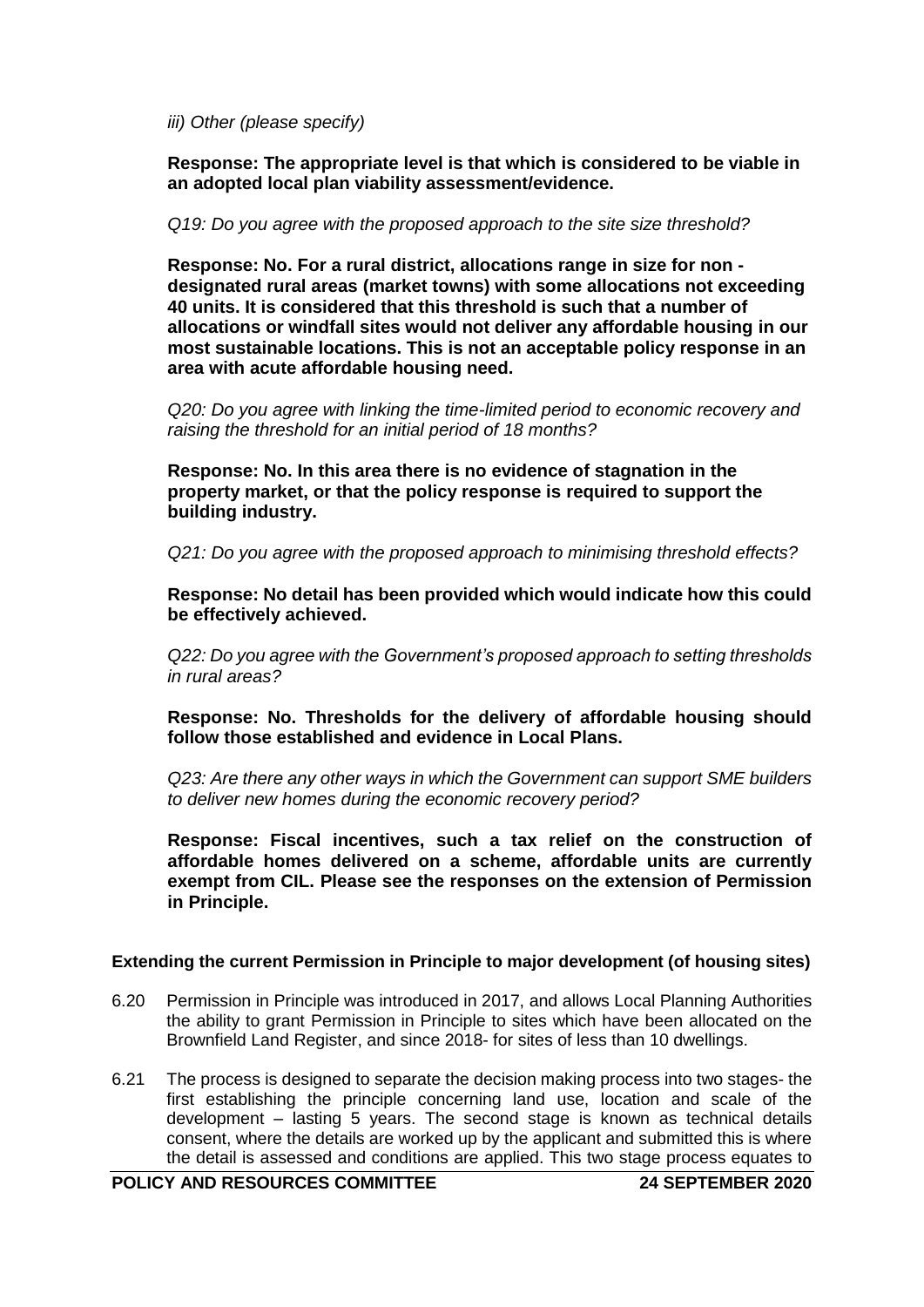the granting of full planning permission.

- 6.22 The process means that the principle is established once, and in effect, operates similarly to that of an allocation or an outline planning permission (with all matters reserved). In that respect, the Government is proposing, through its White Paper that allocations made in local plans would be automatically granted a form of permission in principle. But as this will take time, the Government is keen in the interim to accelerate the scope of this process by:
	- extending the scope of the current Permission in Principle by application route to major development (not those subject to Environmental Impact Assessment or Habitat Regulation Assessments (HRA));
	- enhancing the information requirements and publicity arrangements for these applications;
	- introducing a revised fee structure, at lower cost;
	- including automatically any Permission in Principle granted onto Part 2 of the local brownfield land register; and
	- strengthening guidance to support implementation.
- 6.23 Major applications which could be considered by this approach could be between 11 and 150 dwellings- and more if no EIA or HRA considerations are identified. Such sites still have the capacity to have cumulative implications, which would then be difficult to consider through this process.
- 6.24 Enhancing publicity around these proposals would be welcomed, as it is important that local communities are made aware of proposals for new development in their locality. However, permission in principle does not grant a planning permission and nor does it consider the site specific, technical context of sites. This will be likely to confuse interested parties.
- 6.25 The current fee for Permission in Principle by application for minor development is £402 per 0.1 hectare (capped at a maximum of 1 hectare), which is to cover the costs incurred in processing the application, as well as the costs of undertaking consultation and assessment against local and national policy. The proposed fee schedule is not set out in terms of costs, it consults on the premise of a tiered fee structure, predicated on site size (as dwelling numbers would not be known). The fee cap is not identified.
	- $\bullet$  less than 1 hectare (= £x fee per 0.1 hectare)
	- between 1 to 2.5 hectares  $(= E<sub>V</sub>$  fee per 0.1 hectare)
	- more than 2.5 hectares, capped at a maximum  $(=$  £z fee per 0.1 hectare, capped)
- 6.26 The Government considers that the fee schedule would be lower because it is about assessing the principle, and that this is favourable and attractive to developers. Officers consider that in reality, it is a mechanism that is likely to be favoured by landownersespecially those who wish to sell a site, and not developers who will seek to build out the site. For example, the technical details consent is the same fee as that for reserved matters, a point at which developers may be then directly involved. The Local Planning Authority would still be consulting with consultees for applications which have greater capacity for impacts, cumulative and site-specific, which could go to the principle of the development, but with a reduced fee. For developers, the permission in principle may cost less than an outline permission, but the outline is a planning permission, which establishes key parameters and therefore costs. It gives developers more certainty in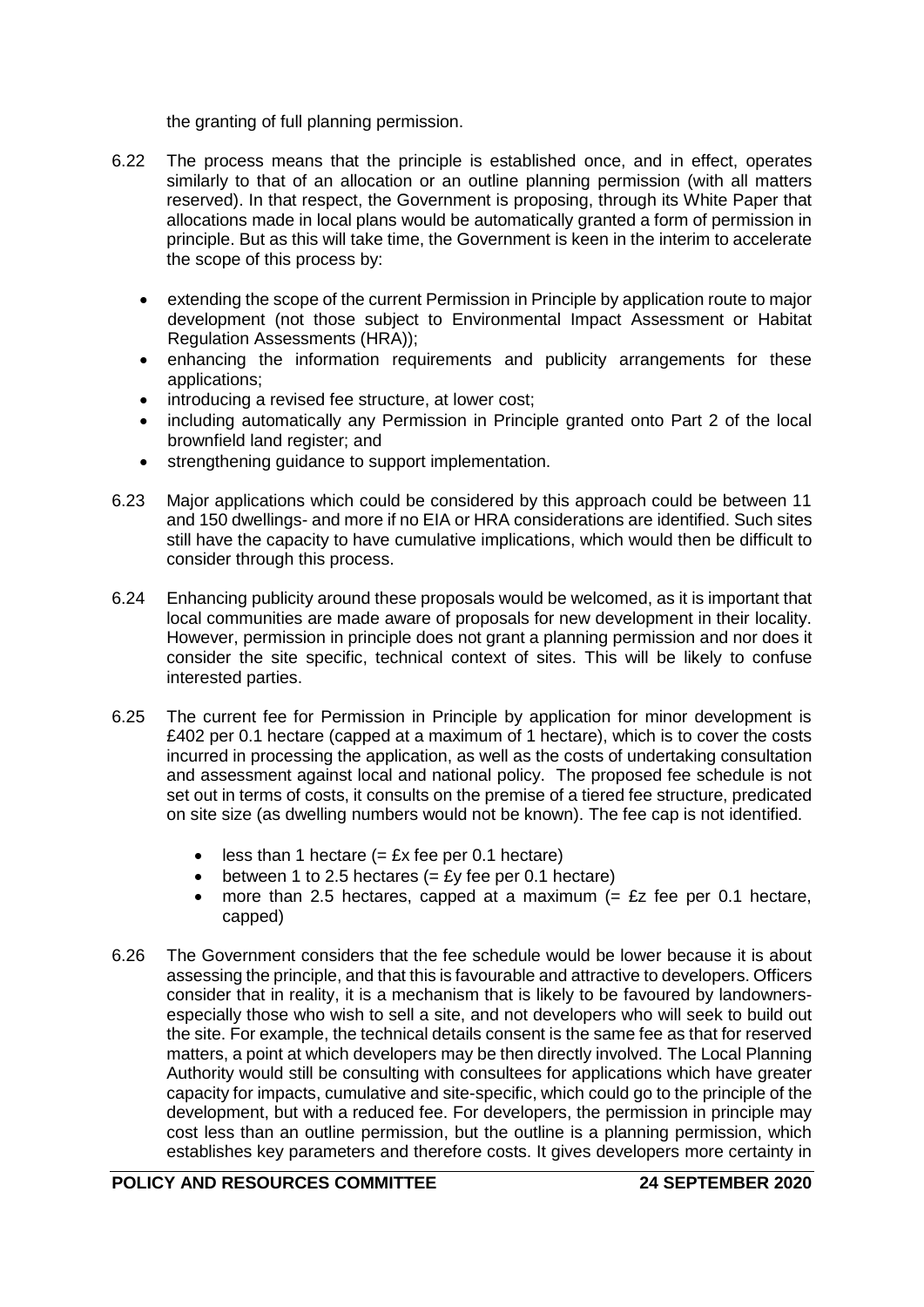that regard.

- 6.27 Ryedale's experience of Permission in Principle (PiP) schemes has been non-existent. This is in part, a function of the scope of PiP to date. Instead, Outline Planning applications or Full Planning applications have been used. This is often with preapplication advice being sought to inform those applications. Whilst the principle can be uncertain for some applications, this can often be established, informally, but clearly, though a pre-application enquiry.
- 6.28 Officers consider that (based on a national lack of implementing the PiP highlighted in the consultation) developers are wary of the process, this is because until the technical details consent is granted, there is no permission. It is the evidence reports on the technical matters which need the greatest financial input through the planning process. Technical matters also have the capacity to effect site deliverability, and so have the biggest effect on development costs.
- 6.29 The implications of a PiP may, however, be very different for a landowner. Particularly those who seek to sell the site on, with an uplift in its value based on stage 1 alone. They are not further involved in the site's future development, and the technical details consent. Such a scheme is attractive, and indeed less onerous, than an Outline Planning Permission.

### 6.30 **Consultation Responses:**

*Q24: Do you agree that the new Permission in Principle should remove the restriction on major development?*

**Response: The concept of the Permission in Principle being extended to a wider range of sites could be positive. But concerns are present about a blanket removal of restriction on major development (irrespective of the matter of whether the scheme is EIA development, or in relation to the Habitats Regulations there is a potential impact on a European Site). There is likely to be a need to consider larger sites for their cumulative impacts on infrastructure/air quality, which would be possible through a development plan allocation, but not possible through this process.** 

*Q25: Should the new Permission in Principle for major development set any limit on the amount of commercial development (providing housing still occupies the majority of the floorspace of the overall scheme)? Please provide any comments in support of your views.*

**Response: If the commercial is ancillary to the housing then yes, but if a mixed scheme is proposed, then no. The ability to consider matters such as noise do need to be established as part of the principle of the scheme's acceptability.** 

*Q26: Do you agree with our proposal that information requirements for Permission in Principle by application for major development should broadly remain unchanged? If you disagree, what changes would you suggest and why?* 

**Response Please see response to question 24. There is likely to be a need to** 

**POLICY AND RESOURCES COMMITTEE 24 SEPTEMBER 2020**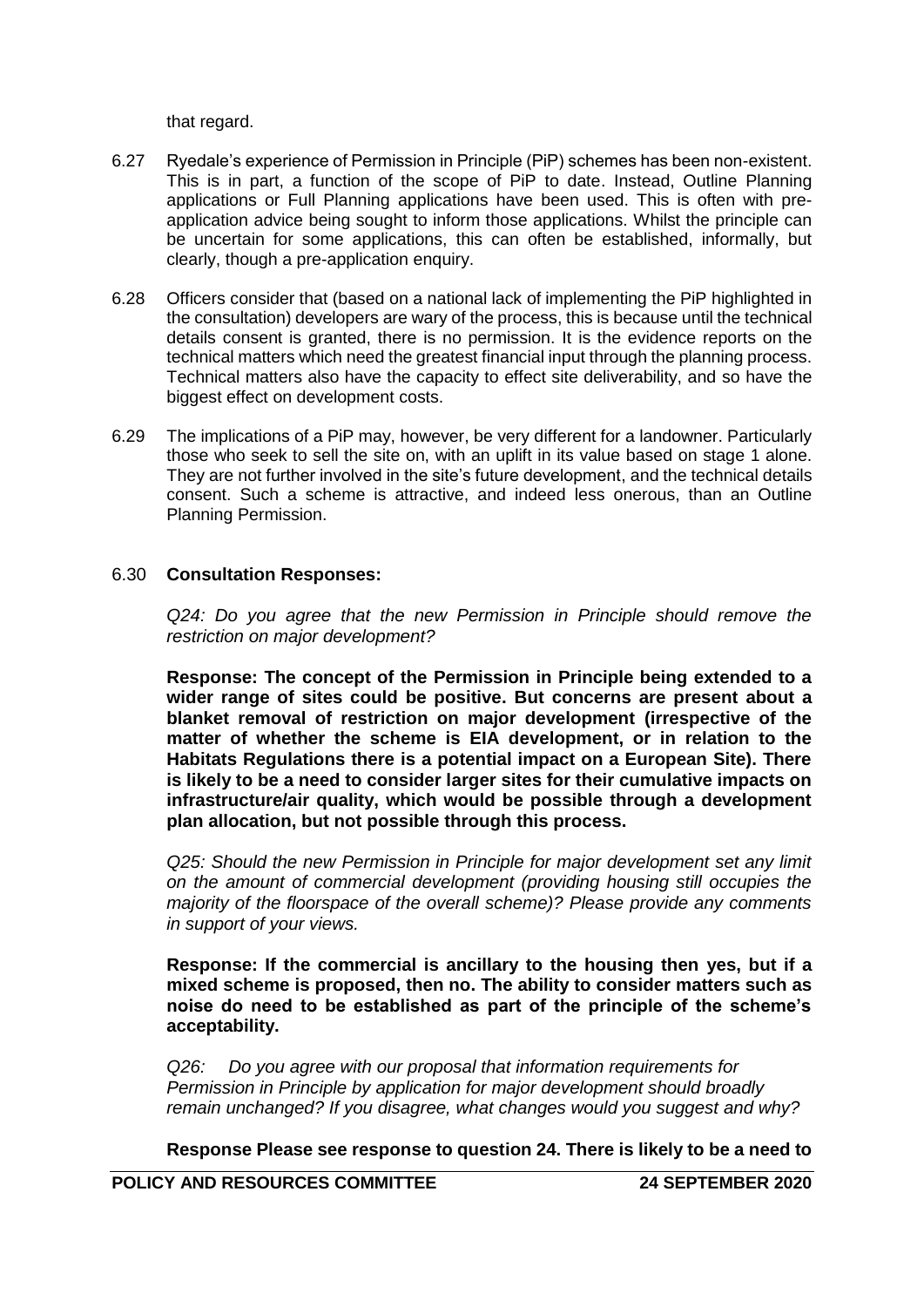**consider larger sites for their cumulative impacts on infrastructure/air quality, which would be possible through a development plan allocation, but not possible through this process. Location can cover potentially absolute constraints such as the potential for significant archaeology and high flood risk. Both are present in Ryedale. Evidence is needed to ascertain whether or not these matters render the proposal unacceptable in principle and need to be considered as a matter of principle.** 

*Q27: Should there be an additional height parameter for Permission in Principle? Please provide comments in support of your views.*

**Response: Yes- to ensure that within the principle, the overall scale of the development can be considered within the context of its surroundings; be that from an amenity or design-led consideration.** 

*Q28: Do you agree that publicity arrangements for Permission in Principle by application should be extended for large developments? If so, should local planning authorities be: i) required to publish a notice in a local newspaper? ii) subject to a general requirement to publicise the application or iii) both? iv) disagree If you disagree, please state your reasons.*

**Response: It should be subject to the same publicity and notification as existing planning applications with a clear description about what the permission in principle seeks. This will help the local community to understand that this is the first stage of a planning permission. With extending to cover major applications, then statutory consultees and public should have 21 days in which to provide responses for applications which have the capacity for greater impacts. The determination period should be accordingly extended to 8-10 weeks, based on the fact that major schemes are given 5 weeks more to be determined than non-major applications.** 

*Q29: Do you agree with our proposal for a banded fee structure based on a flat fee per hectarage, with a maximum fee cap?* 

**Response: Yes - to ensure that this is administered simply. But reflecting the larger the site, the potential for more consultation and assessment by more experienced officers, and more resources used by the LPA to consider the proposal in terms of cumulative impacts.** 

*Q30: What level of flat fee do you consider appropriate, and why?*

**Response: The fee should be the same as for an Outline Planning Application and the Reserved Matters. The fee is already close to being that for Outline Planning Permission, with the same fee charged for the Technical Details Consent as that for the Reserved Matters.** 

*Q31: Do you agree that any brownfield site that is granted Permission in Principle*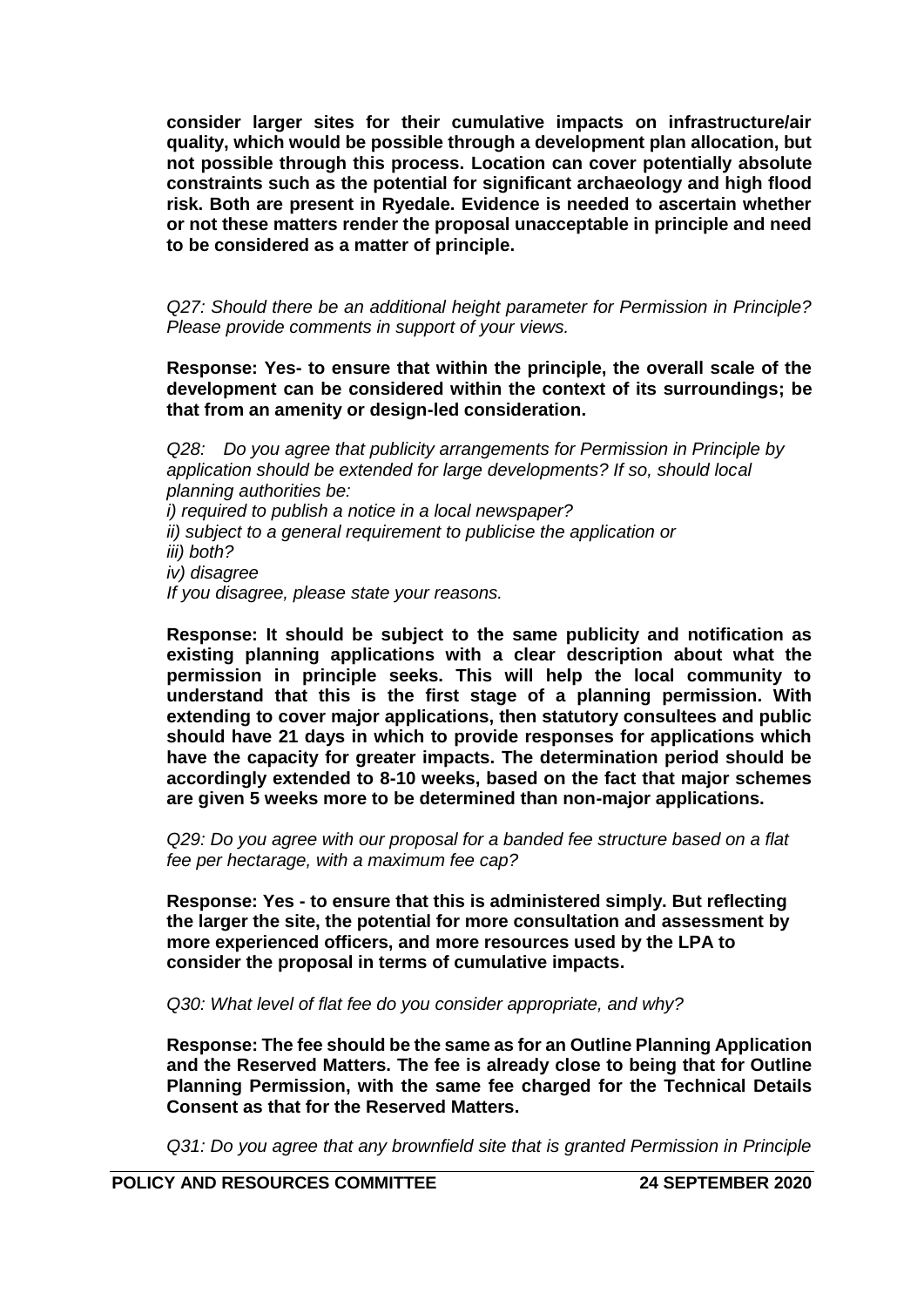*through the application process should be included in Part 2 of the Brownfield Land Register? If you disagree, please state why.*

### **Response: No comments.**

*Q32: What guidance would help support applicants and local planning authorities to make decisions about Permission in Principle? Where possible, please set out any areas of guidance you consider are currently lacking and would assist stakeholders.*

**Response: Uptake on Permission in Principle is hampered by the fact that sites will only, ultimately, be delivered if they satisfy the Technical Details Consent. So the costs of bringing a site forward do not fundamentally change. The Permission in Principle does not give developers the surety that the site they are investing in, can come forward in the manner their residual land value calculations would indicate. This is why they have not been used significantly.** 

*Q33: What costs and benefits do you envisage the proposed scheme would cause? Where you have identified drawbacks, how might these be overcome?* 

**Response: Uptake on Permission in Principle is hampered by the fact that sites will only ultimately be delivered if they satisfy the Technical Details Consent. So the costs of bringing a site forward don't fundamentally change, and the Permission in Principle does not give developers the surety that the site they are investing in can indeed come forward in the manner their residual land value calculations have been worked up on. This will be even more important on larger schemes.** 

### *Q34: To what extent do you consider landowners and developers are likely to use the proposed measure? Please provide evidence where possible*

**Response: For landowners, the Permission in Principle route brings a satisfactory degree of certainty. But it does not necessarily bring this for the site's developers. They will be keen to ensure that in taking on a site, key constraints, such as archaeology, access, and flood risk are established, combined with any cumulative considerations- such as around air quality, or road network capacity, and in conjunction with any strategic infrastructure delivery such as a new school/roads. In doing so, they will seek to be aware that they have the capacity to be addressed based on the residual land value. In many respects, Local Authorities are also seeking to ensure that sites which are being given a permission in principle (and may form part of a land supply) are capable of being delivered.** 

*Q35: In light of the proposals set out in this consultation, are there any direct or indirect impacts in terms of eliminating unlawful discrimination, advancing equality of opportunity and fostering good relations on people who share characteristics protected under the Public Sector Equality Duty?* 

*If so, please specify the proposal and explain the impact. If there is an impact – are there any actions which the department could take to mitigate that impact?*

**POLICY AND RESOURCES COMMITTEE 24 SEPTEMBER 2020**